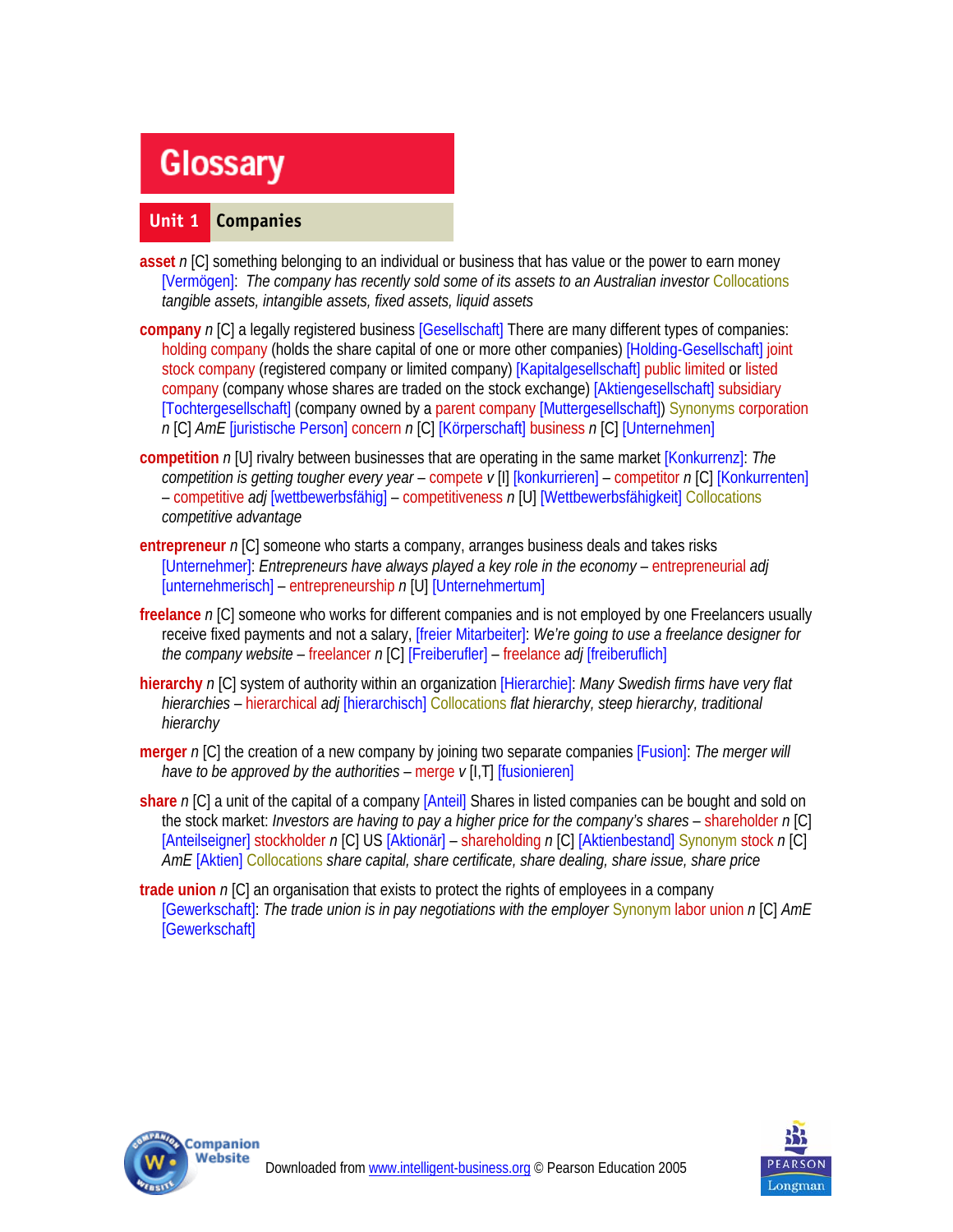#### **Unit 2 Leadership**

- appraise  $v(T)$  to assesss the value of something [bewerten] Staff are regularly appraised to see if they have met the objectives that they are given: *The department manager will appraise each employee individually* – appraisal *n* [C] [Bewertung] – appraisee *n* [C] [Bewerteter] – appraisor *n* [C] [Bewerter] Collocations *annual appraisal, performance appraisal*
- **authority 1** *n* [U] the power to impose decisions [Befugnisse]: *The managers in our company have a great deal of authority* – authorise *v* (T) [bevollmächtigen] – authorisation *n* [U] [Autorisierung] – authoritative *adj* [maßgeblich] – authoritarian *adj* [autoritär] Collocations *lines of authority* **2** *n* [C] a public institution which is in charge of enforcing regulations or administering a government service [Behörde]: *The public health authority*.
- **autonomy** *n* [U] the freedom to make your own decisions without having to request authorization [Autonomie]: *I've always believed that it's best to give staff as much autonomy as possible – autonomous, adj* [autonom]
- **coach 1** *n* [C] person who is responsible for training a team or an individual [Trainer]: *He's a very successful football coach* **2** *v* [T] to train people to help them to acquire particular skills [Coach]: *I'm responsible for coaching two new people in the department*.
- **delegate** *v* [T] to give responsibility to someone at a lower level in the hierarchy to enable them to take decisions [delegieren]: *Managers need to delegate more routine tasks to junior members of staff* – delegation *n* [U] [Delegation]
- **motivate** *v* [T] make someone willing to work harder [motivieren]: *He's very good at motivating his sales team* – motivation *n* [U] [Motivation] – motivational *adj* [motivierend] – motivated *adj* [motiviert] Synonym encourage *v* [T] [ermuntern] Collocations *highly-motivated, motivational skills, motivation techniques*
- **objective** *n* [C] a goal that has been fixed for people to achieve [Ziel]: *I have a meeting with my line manager to fix my objectives every six months* Synonyms goal *n* [C] [Ziel] aim *n* [C] [Ziel ]target *n* [C] [Ziel] Collocations *set / fix / establish / achieve / meet objectives*
- **staff 1** *n* [plural] the employees of an organization [Belegschaft]: *The new manager will be joining the staff in November* **2** *v* [I] to provide workers for an organization [mit Personal ausstatten]: *Each of our centres is staffed by expert personnel* Synonyms personnel *n* [U] [Personal] employees *n* [C] [Mitarbeiter] workers *n*  [C] [Arbeiter] Collocations *staff morale, staff turnover*
- **subordinate** *n* [C] a person who works under a more senior member of staff [(unterstellter) Mitarbeiter]*: I have six subordinates that report to me* – subordinate  $\nu$  [T] [unterstellt sein
- **supervise** *v* [T] to control the work of other people in order to make sure that it is properly done [Aufsicht führen]: *We need to supervise the trainees very closely* – supervision *n* [U] [Aufsicht] – supervisory *adj*  [beaufsichtigend] Synonym manage *v* [T] [leiten]
- **task** *n* [C] a piece of work that has to be done [Aufgabe] *Tasks are generally assigned to employees at the start of the week* Synonym duty *n* [C] [Pflicht] Collocations *assign / delegate a task, task-based, taskdriven, task force*



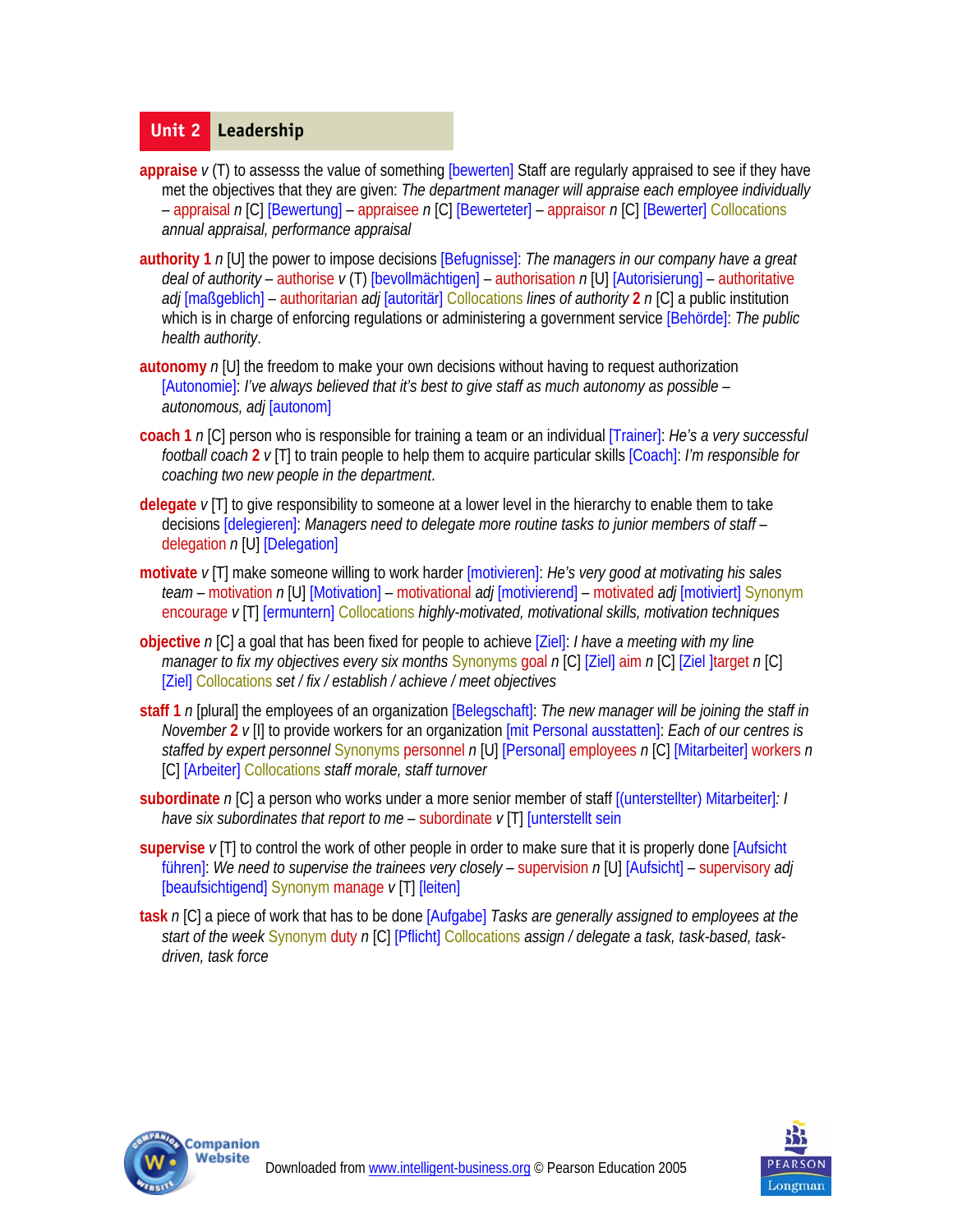# **Unit 3 Strategy**

- **analysis** *n* [C] the work of studying data and information [Analyse]: *Detailed analysis of our results shows that productivity has increased only marginally – analyse*  $v[T]$  *[analysieren] – analyst n [C] [Analytiker]* Collocations *financial analysis*
- **campaign** *n* [C] a planned operation which aims to achieve a particular result [Kampagne]: *A new campaign by activists has forced the company to reconsider some of its policies* – campaign [+ for/against] *v* [I] [Kampagne führen für/gegen] – campaigner *n* [C] [Kampagneführer] Collocations advertising campaign, marketing campaign, political campaign
- **growth** n [U] an increase in the size or quantity of something [Wachstum]: *Research suggests that there will be significant growth in the market for women's products – grow v [I] [zunehmen] Collocations growth rate*
- **industry** *n* [C] the production of goods using capital and labour [Industrie]: *The automobile industry is facing increased competition* – industrial *adj* [industriell] – industrialise *v* [T] [industrialisieren] – industrialisation *n* [C] [Industrialisierung] Collocations *manufacturing industry, service industry, industrial relations*
- **market share** n [U] the proportion of the total market that is supplied by a particular company [Marktanteil]: *Our objective is to increase our European market share by five per cent this year* – market-sharing n [U] [Marktaufteilung] Collocations *increase / lose / take / win market share*
- **opportunity** *n* [C] a situation with future potential [Chance]: *Japan represents a great opportunity for our new brand* Collocations *lose / seize / take an opportunity*
- **resources** *n* [C] this includes the capital, personnel and knowledge that an organisation has at its disposal [Ressourcen]: *A key element of the new strategy is the more effective use of our resourc*es Collocations *human resources, financial resources*
- **sales 1** *n* [plural] the value of the goods and services sold during a period [Umsatz]: *The company reported sales of \$42 million during the first quarter* **2** the department responsible for the activity of selling goods and services to customers [Verkauf]: *I'll put you through to our sales department* – salesman/woman *n* [C] [Mitarbeiter im Verkauf] – salesclerk *n* [C] *AmE* [Verkäufer] Collocations *sales agent, sales call, sales conference, sales department, sales drive, sales figures, sales forecast, sales manager, sales outlet, sales pitch, sales promotion, sales representative, sales talk*
- **strategy** *n* [C] a plan of action to enable a firm to compete [Strategie]: *As part of our new strategy we are developing closer links with our suppliers* – strategic *adj* [strategisch] – strategically *adv* [strategisch] Collocations *develop / revise a strategy, strategic alliance, strategic management, strategic planning, strategic business unit (SBU)*
- **supply** *n* [U] the amount of goods or services available on a market at a certain time [Angebot]: *Improved production techniques will increase the supply of raw materials* – supply *v* [T] [liefern] – supplier *n* [C] [Lieferant] – supplies *n* [C] [Vorräte] Collocations *order supplies, supply and demand, supply chain management, supply side, oversupply*
- **threat** *n* [C] a potential danger to the interests of a company [Bedrohung]: *Deregulation of the market is a real threat to established telecom operators* – threaten *v* [T] [bedrohen] – threatening *adj* [drohend] – threateningly *adv* [drohend]



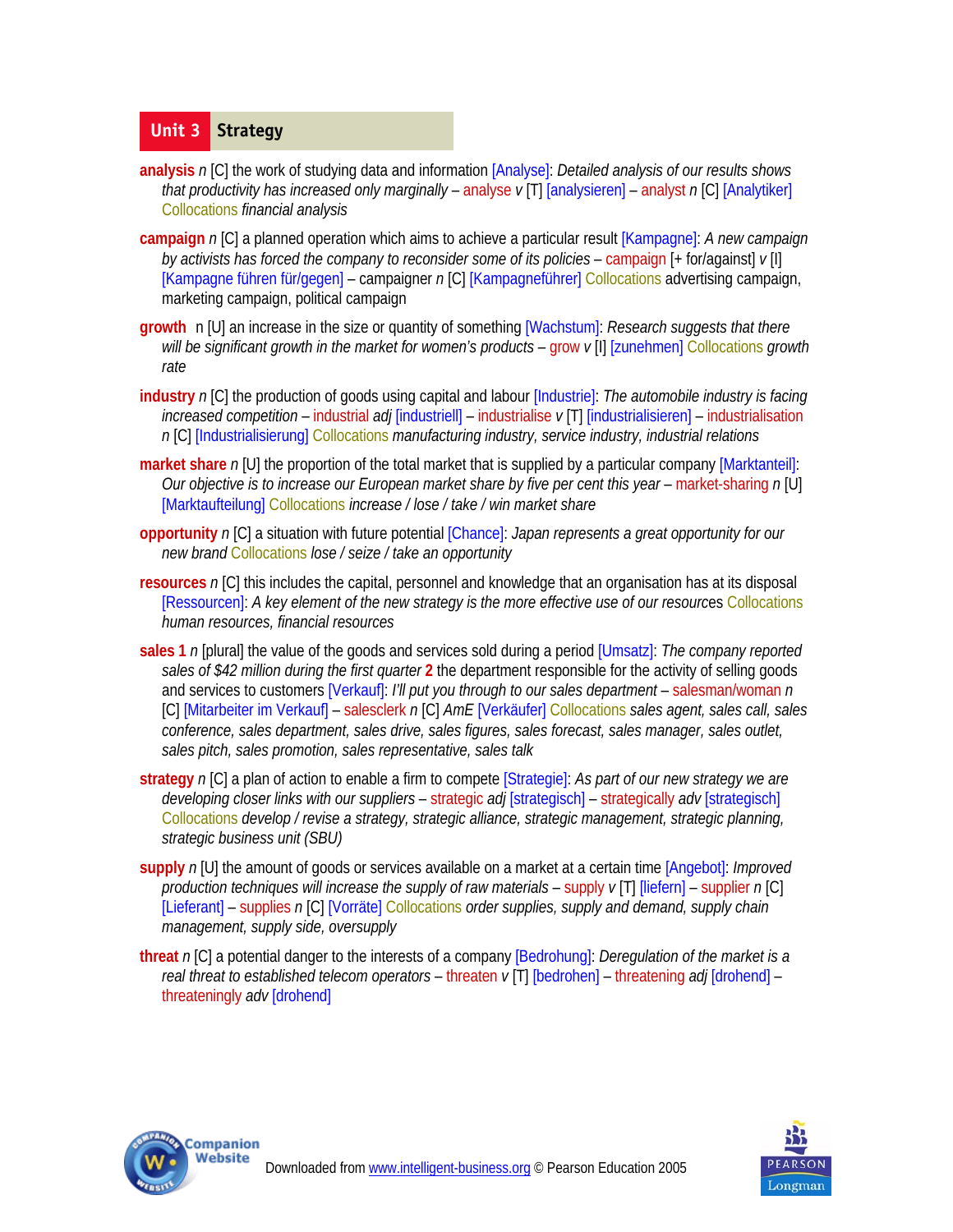## **Unit 4 Pay**

- **board** *n* [C] the group of directors elected by the shareholders to manage a company [Vorstand]: *The board has approved the director's salary* Collocations *board of directors, board meeting, boardroom*
- **budget** *n* [C] an account of probable future income and expenditure during a fixed period [Etat]: *We are currently preparing the budget for next year* – budget *v* [I] [im Etat unterbringen or planen] – budgetary *adj* [Haushalts] - Collocations *be on / over / under budget, budget deficit, budget surplus, meet a budget*
- **compensation** *n* [U] payment, including salary and other incentives like stock options [Arbeitsentgelt]: *The best paid executives received more than \$10 million in compensation last year* – compensate  $v$  [T] [entschädigen] Collocations compensation deal, compensation package
- **contract** *n* [C] a document setting out an agreement between two or more parties [Vertrag]: *Under the new contract the company becomes the exclusive distributor for North America* – contractor *n* [C] [Auftragnehmer] – sub-contractor *n* [C] [Subunternehmer] Collocations *agree a contract, be under contract, breach a contract, negotiate a contract, review a contract, sign a contract, terminate a contract*
- **damages** *n* [plural] an amount of money paid to a person who has suffered an injustice [Schadenersatz]: *The company paid damages to staff who were unfairly dismissed*.
- **legal action** *n* [C,U] using the law to defend one's rights [(zivilrechtliche) Klage]: *The consumer association said it will consider legal action* Synonyms litigation *n* [U] [Rechtsstreit] law suit *n* [C] [(Zivil-)Prozess] Collocations *take legal action, win a legal action*
- **pay 1** *n* [U] money earned by an employee as a salary or wage [Lohn or Gehalt]: *Some employees are complaining that their pay has not increased in line with inflation* – payment *n* [C] [Zahlung] Collocations *pay as you earn (PAYE), pay freeze, pay rise, payroll, pay-slip, pay talks* **2** to give money to someone in exchange for items or services [bezahlen]: *We're paying more than the market rate.*
- **pension** n [C] a regular payment made to a person after they have retired from active work [Rente]: *Some businesses have decided to ask their staff to contribute another one per cent towards their pensions* Collocations *pension fund, pension contribution*
- **reward** *v* [T] to give a payment for services performed or for excellent work or behaviour [Entgelt]: *We like to reward our staff when they reach the objectives* – reward *n* [C,U] [vergüten] – rewarding *adj* [lohnend]
- **salary** n [C,U] an amount of money paid every month to an employee in exchange for their services [Gehalt]: *Salaries are always paid in the local currency* – salaried *adj* [im [Angestelltenverhältnis stehend] Collocations *be on a salary of, earn a salary, negotiate a salary, salary scale*
- **severance deal / pay** *n* [C,U] money paid by an employer when an employee's services are terminated [Abfindung]: *Severance pay for top executives has increased significantly in recent years.*
- **stock option** *n* [C] an option given to executive employees allowing them to buy shares in the company at a favourable price [Aktienbezugsrecht]: *Microsoft has announced that it plans to end stock options for employees.*



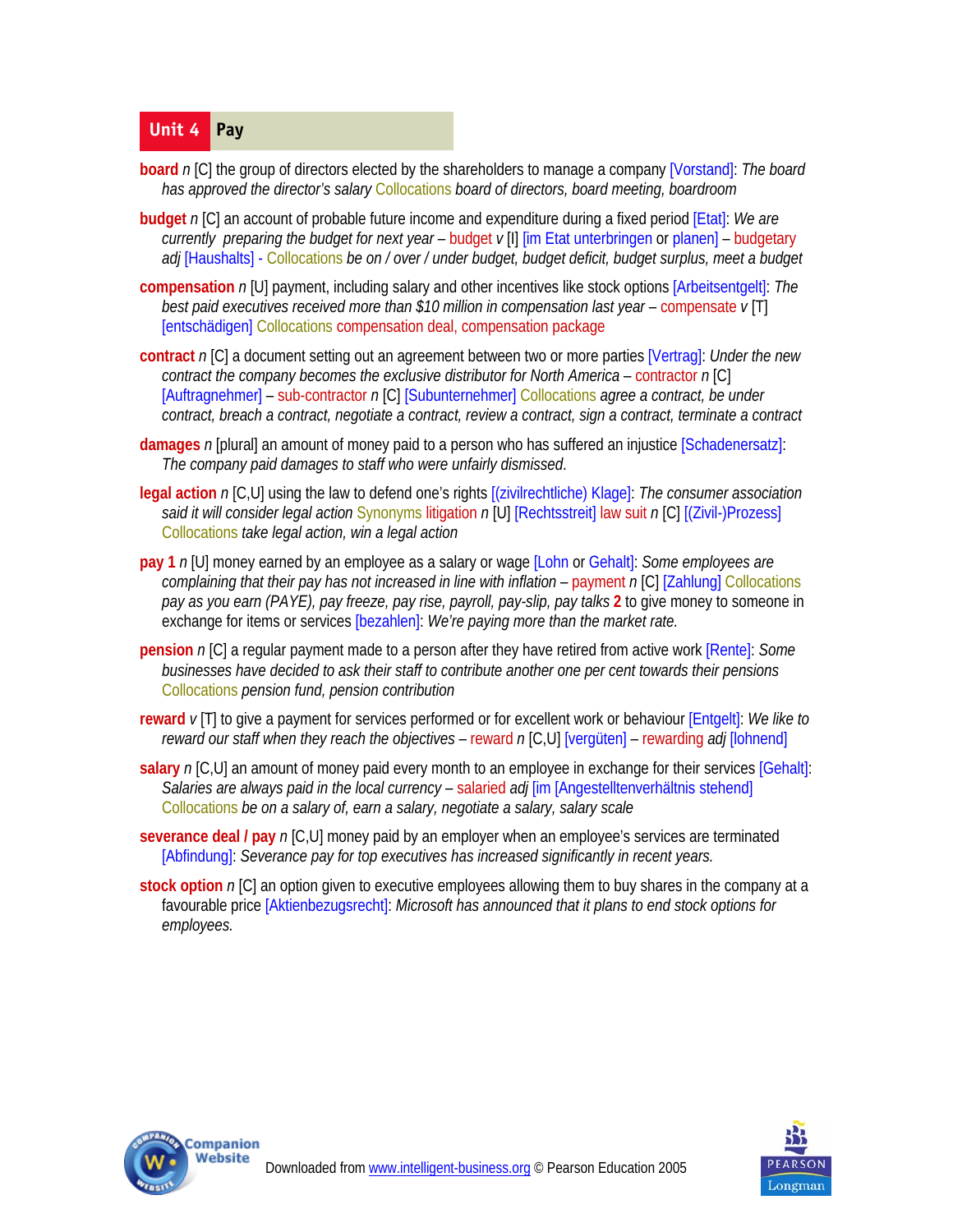#### **Unit 5 Development**

- **consortium** *n* [C] an association between two or more companies to work together on a specific project (usually a major construction or engineering project) [Konsortium]: *SK Gas has formed a consortium with automakers to produce gas-powered vehicles.*
- **cost 1** *n* [C] the price paid for something [Kosten]: *The total cost for the new equipment will be \$50,000* **2** the money that is required to produce or sell something [Kosten]: *It looks like production and labour costs will be higher than we expected* – cost *v* [I] [kosten] Synonym overheads *n* [C] [Gemeinkosten] Collocations *fixed costs, variable costs, cost-cutting, cost control, cost-effective, occur a cost*
- **development 1** *n* [C] the growth and expansion of a business, industry or economy [Entwicklung]: *The OECD provides advice and assistance on all aspects of development* **2** research to produce new, improved products [Entwicklung]: *Our company is actively pursuing the development of new biotechnology solutions* **3** a change or alteration [Entwicklung]: *Another recent development has been the arrival of Asian companies on the market* – developer *n* [C] [Entwickler] – developing *adj* [Entwicklungs]- Collocations *research and development (R&D), developing countries*
- **loan** *n* [C] money lent to an individual or organization [Darlehen]: *The World Bank has agreed to a five-year loan of \$125m* – loan *v* [T] [Darlehen gewähren] Collocations *apply for a loan, bank loan, interest on a loan, take out a loan*
- **negotiation** *n* [C] the process of negotiating a business deal [Verhandlung]: *The success of the negotiations will depend on the financial terms of the deal* – negotiate  $v[1,T]$  [verhandeln] – negotiator n [C] [Verhandlungsführer] Synonyms talks *n* [plural] [Gespräche] Collocations *negotiate an agreement / a deal, negotiation skills*
- **prosperity** *n* [U] a state of being rich, having economic success [Wohlstand]: *The nation's future prosperity will depend on developing a highly-skilled workforce* – prosper *v* [I] [florieren] – prosperous *adj*  [wohlhabend]
- **reserve 1** *n* [C] the amount of something kept for future use [Reserve]: *Shell has revised its estimate of available oil reserves* **2** an amount of money set aside from profits: *Ten per cent of earnings have been transferred to reserves* [Rücklage] – reserve *v* [T] [reservieren] Synonym resources *n* [U] [Ressourcen] Collocations *hold in reserve, use up reserves*
- **revenue** *n* [C] money received especially from selling goods and services [Einnahmen]: *Revenues have increased by six per cent to £183m*
- **wealth** *n* [U] the amount of money or possessions owned by an individual, organisation or country [Reichtum]*: Accumulating wealth is the key to financial independence* – wealthy *adj* [reich] Collocations *acquire / accumulate wealth*



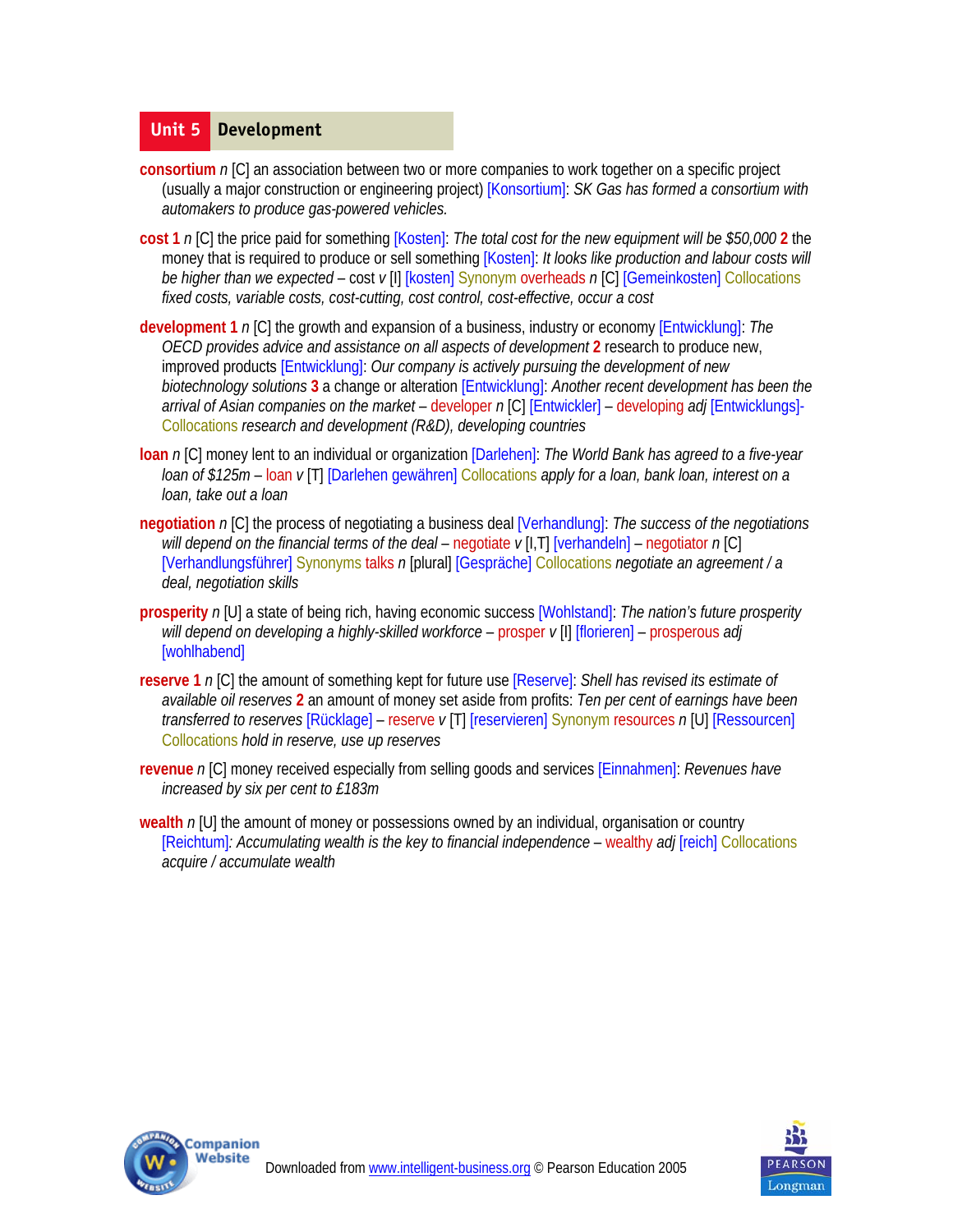#### **Unit 6 Marketing**

- **barrier to entry** *n* [C] any factor which prevents new competition from entering a market [Marktzutrittsschranken]: *A strong brand can become a barrier to entry in some markets, while a simple product cannot*
- **benefit** *n* [C] an advantage or an improvement [Vorzug]: *One benefit of the new design is that it can be installed easily* – benefit [+ from] *v* [Nutzen ziehen aus] – beneficial *adj* [vorteilhaft]
- **brand** *n* [C] the identity of a product or service [Marke]: *Eastman Kodak is a premier brand in traditional and digital imaging* – brand *v* [T] [mit einer Marke kennzeichnen] Collocations *brand image, brand leader, brand loyalty, brand manager, brand management, brand name, brand-stretching, cross-branding, own brand, premium brand*
- **consumer** *n* [C] a person who buys products and/or services [Verbraucher]: *Nokia is committed to providing consumers with the information they need* – consume *v* [T] [verbrauchen] – consumption *n* [U] [Verbrauch] Collocations *consumer goods, consumer research, consumer survey*
- **logo** *n* [C] a sign or symbol used as a trademark to represent a company or a brand [Logo]: *The Nike 'swoosh' is an instantly recognisable logo.*
- **marketing mix** *n* [U] the four different components of marketing [Marketing-Mix]: **1** place *n* [C] [Ort] the distribution and delivery of goods to market **2** price *n* [C] [Preis] the amount of money for which something can be sold – price *v* [T] [Preis festlegen] Collocations *cost price, cut price, fixed price, list price, retail price , purchase price, recommended price, wholesale price, price-list, price-tag, price war* **3**  product n [C] [Produkt] normally a manufactured item but also refers to everything that surrounds the product: the brand, the packaging, the product's features and performance characteristics **4** promotion *n*  [C] [Verkaufsförderung] activities that help sell a product
- **premium** *n* [C] a price that is higher than the standard price, usually due to higher quality [hoher Preis]: *Organically grown foods are sold at a premium* Collocations *premium rate*
- **promotion** *n* [C] a method of communicating and publicising a product [Verkaufsförderung]: *America Online plans to launch a promotion on Thursday that will let its members download full-feature films* – promote *v*  [T] [werben (für)] – **promotional** *adj* [verkaufsfördernd] Collocations *seasonal promotion, promotional campaign, promotional price*
- **point of sale** [Verkaufspunkt] *abbreviation* **POS** *n* [C] [POS] the place where a consumer can buy a product or service: *New electronic systems can approve credit for customers at the point of sale.*



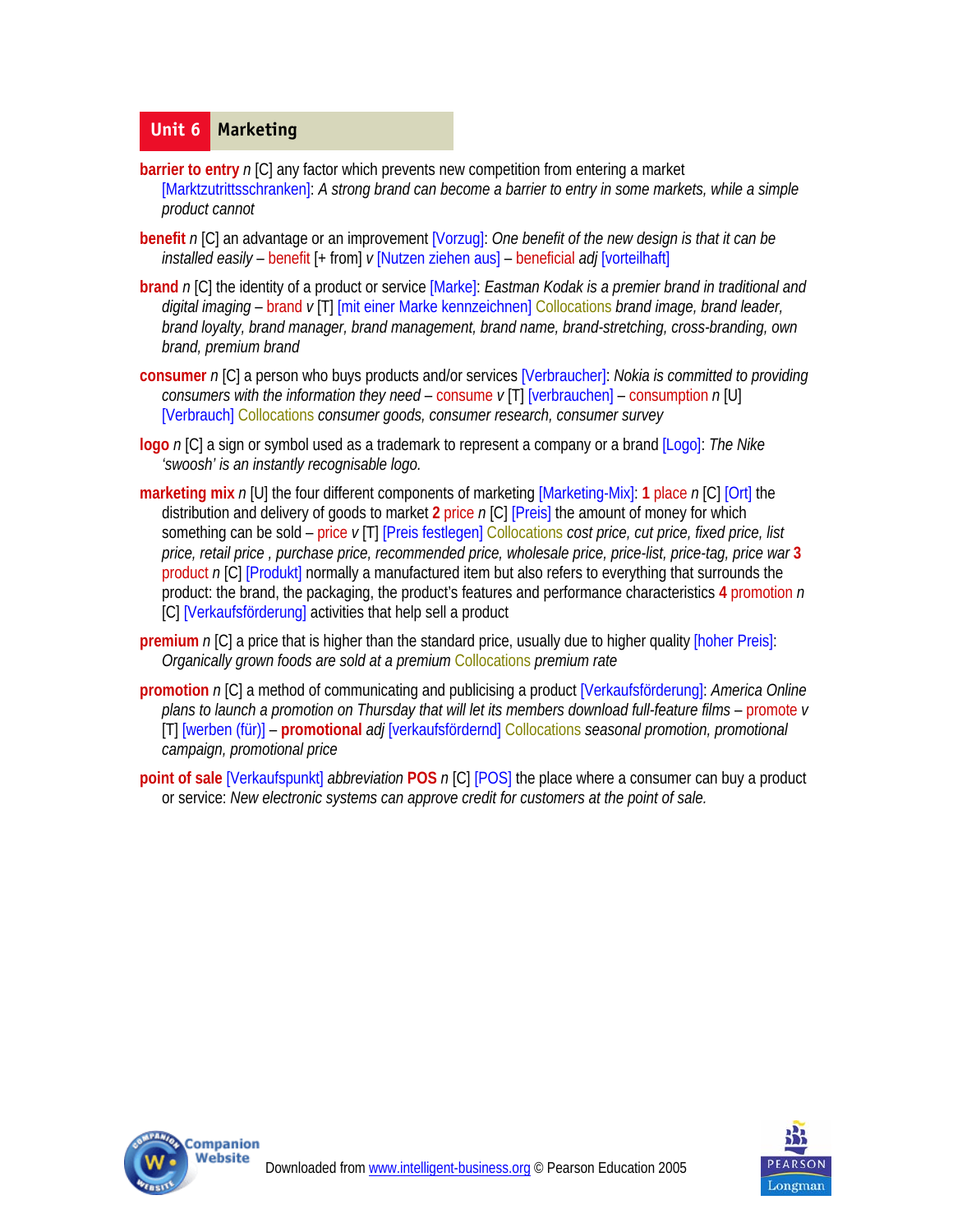## **Unit 7 Outsourcing**

- **back office** *n* [C] the departments of a financial company where routine administrative tasks are done without direct contact with customers [Abrechnungsstelle]: *Efficient management of the back office can reduce costs.*
- **business process** *n* [C] any activity that is essential for a firm to conduct its business [geschäftlicher Prozess]: *Organisations that have complete control over their business processes are the most productive* Collocations *business process re-engineering*
- **database** *n* [C] an organised set of information stored in a computer [Datenbank]: *We're currently updating all our customer files in the database.*
- **downsize** *v* [I] to reduce the number of employees in an organisation [Personalbestand verringern]: *European companies are continuing to downsize their manufacturing operations* – downsize *v* [T] [Personalbestand verringern] Synonyms lay off *v* [T] [Personal freisetzen/entlassen]
- **knowledge work** *n* [U] work that involves developing or using knowledge [wissensbasierte Arbeit]: *The profitability of most business today depends more on knowledge work than on manual work* – knowledge worker *n* [C] [Wissensarbeiter]
- **offshoring** *n* [U] transferring work to an outside supplier based in another country [Offshoring]: *Offshoring is only suitable for tasks that have been clearly defined and can be managed at a distance* – offshore *adj*  [Offshore-] – offshore *n* [U] [Verlegung in andere Länder] Synonyms outsource *v* [T] [extern beschaffen]
- **outsource** *v* [T] transferring work to an outside supplier [extern beschaffen]: *We are planning to outsource all of our IT operations to an Indian supplier* – outsourcing *n* [U] [externe Beschaffung] Synonyms subcontract *v* [T] [Unteraufträge vergeben]
- **overhead** *n* [C] a cost that does not vary with output (e.g rent, salaries) [Gemeinkosten]: *The pressure on corporate management to reduce overheads is increasing* Synonyms fixed cost *n* [C] [fixe Kosten]
- **pilot project** *n* [C] a trial project to test performance [Pilotprojekt]: *The pilot project will start operating in June.*
- **productivity** *n* [U] The relationship between the output of goods and the resources needed to produce them [Produktivität]: *Productivity has continued to grow strongly*.
- **saving** *n* [C] money and materials saved by economical working [Einsparung]: *New construction techniques resulted in a saving of 25 per cent of operation and maintenance costs – savings [plural] [Einsparungen]* Synonym economy *n* [U] [sparsame Bewirtschaftung] Collocations *cost saving, make savings*
- **service provider** *n* [C] a company that provides services for users especially in computer networks [Service-Anbieter]: *There are several issues to consider when selecting a service provider.*
- **shortage** *n* [C] a lack or scarcity of something [Mangel]: *Silicon Valley is facing a shortage of skilled programmers.*



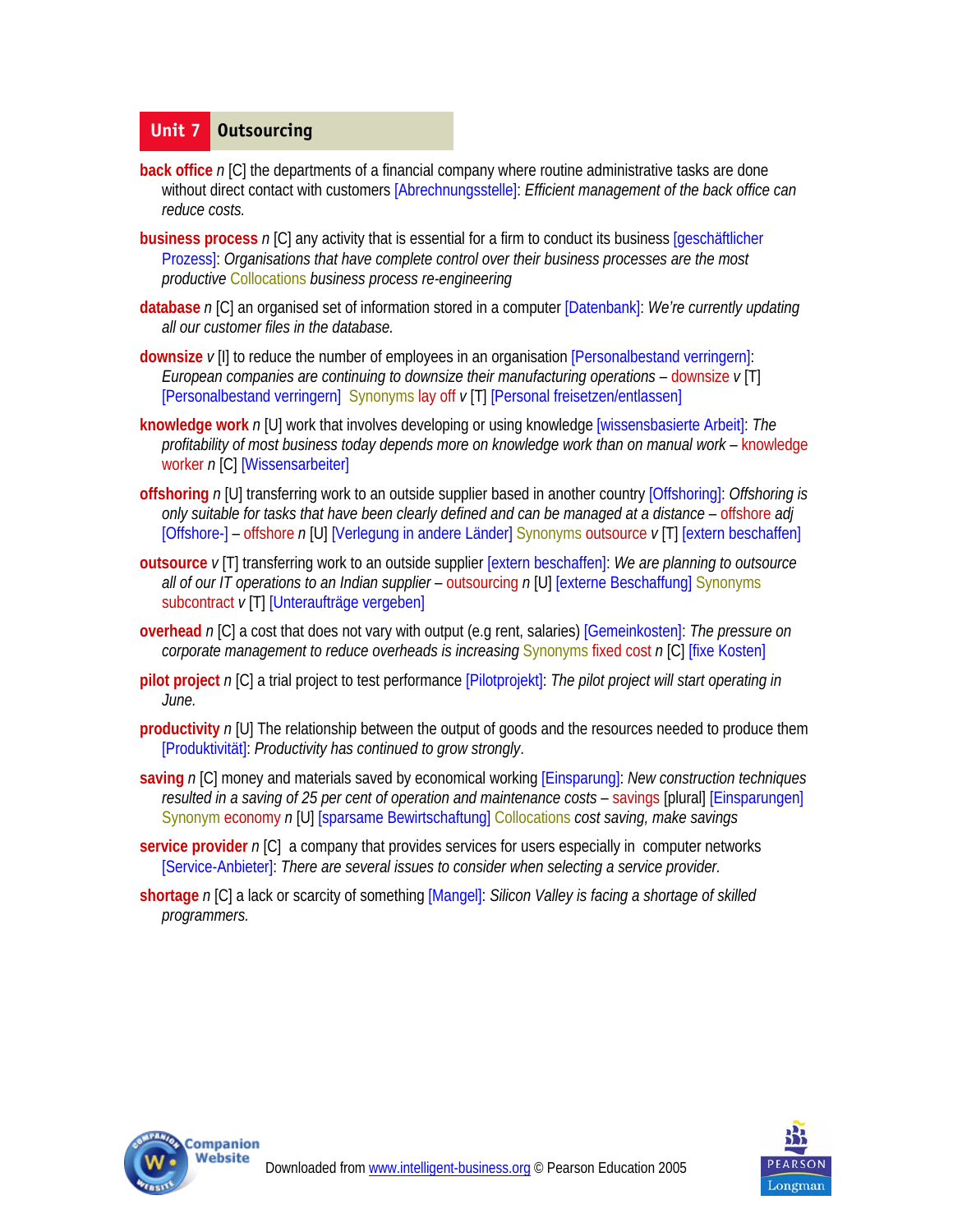#### **Unit 8 Finance**

- **balance sheet** n [C] a statement showing the wealth of a business or organisation at a particular date [Bilanz] The balance sheet has two parts showing assets and liabilities: *Buildings and machinery are assets that should be listed on the balance sheet* Synonyms statement of financial position *n* [C] *AmE*  [Bilanz]
- **bankrupt** *adj* unable to pay your debts [bankrott]: *The company is almost bankrupt and will need to secure a loan to survive* – bankrupt v, *n* [C] [Bankrott (anmelden)] – bankruptcy *n* [U] [Bankrott] Synonyms insolvent *adj AmE* [insolvent]
- **bottom line** *n* [C] the last line on a financial document which shows the final result (total profit once all costs have been deducted) [Endergebnis]: *Falling sales are going to have a negative impact on the bottom line.*
- **expense 1** *n* [C] money spent [Kosten]: We *have significantly reduced our expenses over the last five years* – expenditure *n* [C] [Aufwendungen] Synonyms *spending n* [U] [Ausgaben] **2** *n* [C] money spent by an employee that can be claimed back [Spesen]: *I put the restaurant bill on expenses* Collocations *expense account, expenses claim form, claim expenses*
- **financial statement** *n* [C] a document showing the state of the finances of an organisation or business [Abschluss]: *Financial statements must be completed by the end of August*.
- **forecast** *n* [C] an estimate of a future situation [Prognose]: *According to forecasts, prices will rise more slowly next year* – forecast v [T] [vorhersagen] Synonyms projection *n* [C] [Projektion]
- **income statement** n [C] AmE a financial statement showing revenue, expenditure and profit from operations during a given period [Aufwands- und Ertragsrechnung]: *Enron's income statement did not accurately reflect its losses* Synonyms profit and loss account *n* [C] *BrE* [Gewinn- und Verlustrechnung] statement of earnings *n* [C] *AmE* [Gewinn- und Verlustrechnung]
- **mismanagement** *n* [U] poor quality management [Missmanagement]: *Lack of cashflow is often due to mismanagement* – mismanage v [T] [Missmanagement betreiben]
- **profit and loss account** *n* [C] *BrE* a financial statement showing revenue, expenditure and profit from operations during a given period [Gewinn- und Verlustrechnung] *Ahold's profit and loss account did not show all its losses* Synonyms income statement *n* [C] [Aufwands- und Ertragsrechnung] *AmE* statement of earnings *n* [C] *AmE* [Gewinn- und Verlustrechnung]
- **regulator** *n* [C] a government agency responsible for overseeing a profession or an activity [Regulierungsbehörde]: *Stock market regulators are in charge of protecting investors* – regulation *n* [C] [Regulierung] Synonyms controller *n* [C] [Controller]
- **Securities Exchange Commission** *abbreviation* **SEC** *n* the US agency responsible for stock market regulation [US-Börsenaufsichtsbehörde]: *The SEC is currently investigating ten cases of fraud.*



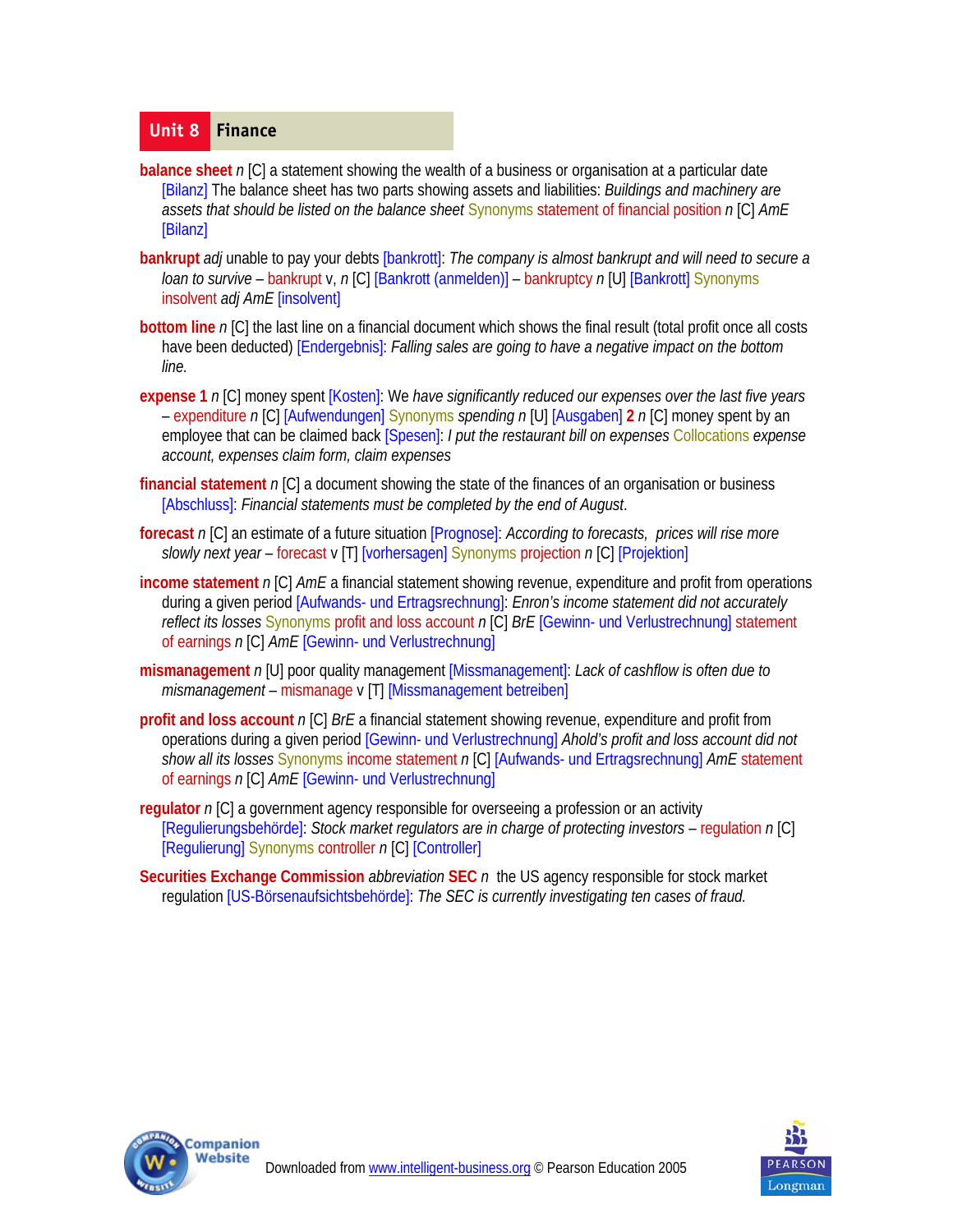#### **Unit 9 Recruitment**

- **accountable** *adj* responsible for the effects of your actions [rechenschaftspflichtig]: *Managers are accountable for the performance of their employees* Synonyms responsible [+ for] *adj* [verantwortlich]
- **applicant** *n* [C] a person who is applying for a position [Bewerber]*: All applicants are asked to provide a letter of reference* – apply [+ for] v [I] [sich bewerben (um)] – application *n* [C] [Bewerbung] Synonyms candidate *n* [C] [Kandidat]
- **assign** v [T] give someone a particular task to do [übertragen] *Employees are assigned duties that correspond to their skills and training* – **assignment** *n* [C] [Aufgabe]
- **cover letter** *n* [C] a letter written to an employer in response to a job advertisement [Begleitschreiben]: *Candidates should send a cover letter with a copy of their CV*
- **curriculum vitae** *abbreviation* **CV** *n* [C] [Lebenslauf] a document that gives details of a person's experience and qualifications: *Her CV is fairly typical for a business graduate* Synonyms resumé *n* [C] AmE
- **deadline** *n* [C] the date by which something has to be completed [Frist]: *The deadline for applications has been extended until the 25 May* Collocations *fix a deadline, meet a deadline, miss a deadline, set a deadline*
- **empower** *v* [T] give someone the power or ability to do something [ermächtigen]*: Staff are empowered to shape their career development* – empowerment *n* [U] [Ermächtigung]
- **hire** *v* [T] employ someone [einstellen]: *Businesses are hiring as job growth booms* hire *n* [C] [Einstellung] Synonyms recruit *v* [T] [rekrutieren] employ *v* [T] [beschäftigen] Collocations *hiring and firing, hiring manager*
- **payroll** *n* [U] **1** a list of the employees in an organisation [Beschäftigte] **2** the administration of employee pay [Lohn- oder Gehaltsliste]: *Salaries are calculated according to the number of days that employees are on the payroll* Collocations *payroll management, cut/reduce the payroll*
- **qualification** *n* [C] an examination passed at school or university [Qualifikation]: *Candidates must have qualifications in accounting* – qualify *v* [I] [sich qualifizieren] – qualified *adj* [qualifiziert]
- **resumé** *n* [C] *AmE* a document that gives details of a candidate's experience and qualifications [Lebenslauf]: *Preparing a good resumé should be the starting point for all job seekers* Synonyms Curriculum Vitae *BrE*  [Lebenslauf]
- **screen** *v* [T] to examine or test people [testen]: *Each candidate is screened for education, experience, expertise and salary.*
- **train** *v* [T] to teach someone the skills of a particular job or activity [schulen]: *Staff are trained to watch for situations where they may be required to help* – training *n* [U] [Schulung] – trainee *n* [C] [Trainee] – trainer *n* [C] [Ausbilder]



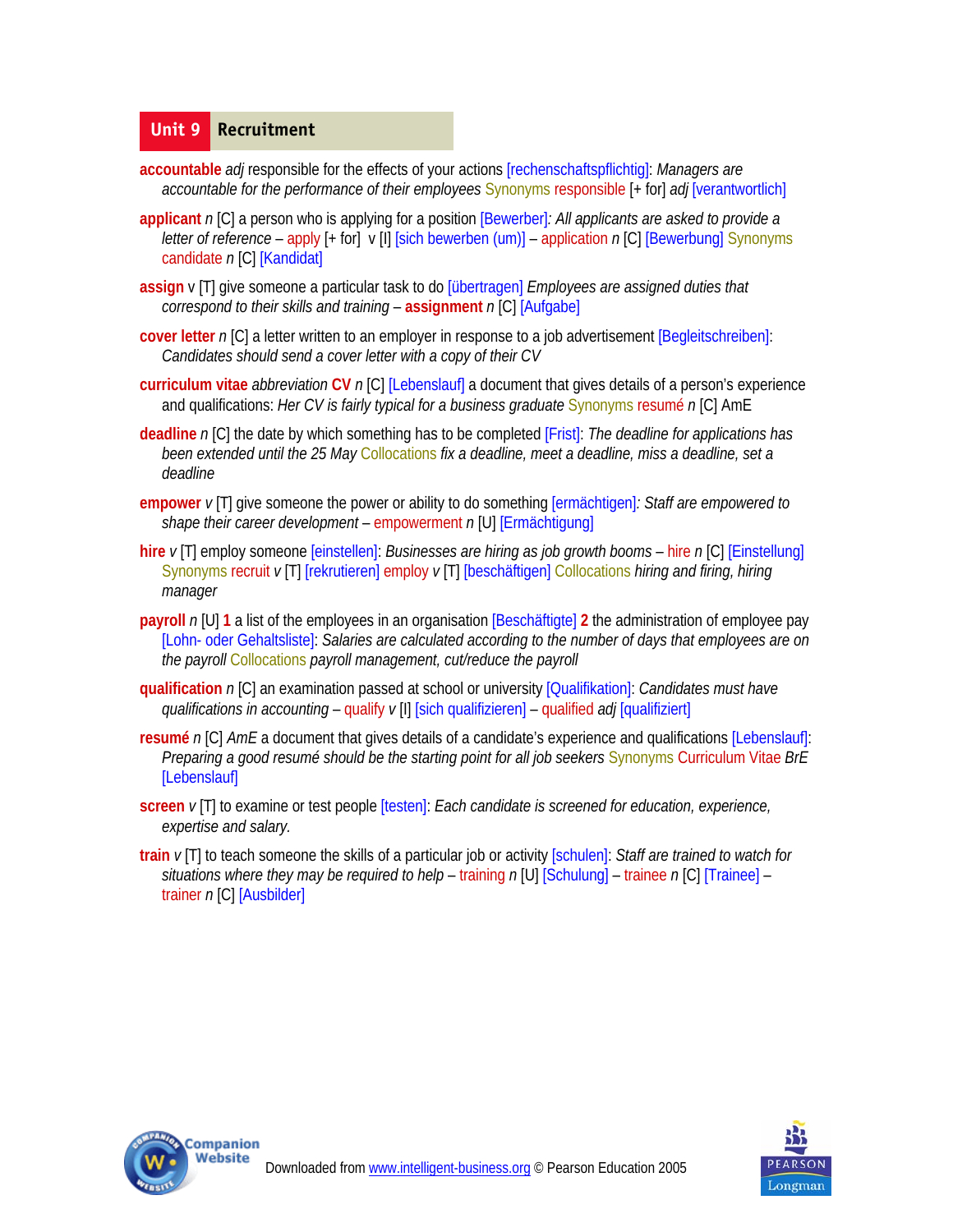## **Unit 10 Counterfeiting**

- **copycat** *n* [C] the term for someone who copies the work of another person [Markenpirat or Plagiator]: *The Australian government has announced that it is cracking down on copycats*.
- **copyright** *n* [U] the legal right that belongs to the person who has created a new artistic work or piece of software [Urheberrecht]: *All of the graphics and editorial content on this site are protected under US copyright.*
- **currency** *n* [C] the type of money that is used by a particular country or trading bloc [Währung]: *The euro is the currency of most member states of the European Union* Synonyms money *n* [U] [Geld] Collocations *foreign currency, hard currency, currency dealer, currency exchange rate, currency trading*
- **defraud** *v* [T] to cheat another person by taking something that they own [betrügen]: *He admitted defrauding his employer of more than £2m.*
- **enforce** *v* [T| to make people obey a law or rule [durchsetzen]: *Enforcing a patent can be a long and expensive process* – enforcement *n* [U] [Durchführung] – enforceable *adj* [durchsetzbar]
- **fake** *n* [C] a copy or imitation of a genuine article [Fälschung]: Experts have identified the components as fakes – fake *v* [T] [fälschen] Synonyms copy *v* [C] [kopieren] – copy *n* [C] [Kopie]
- **file-swapping** *n* [U] exchanging files between computers on a network [File-Swapping]: *Record companies tried to close down the illegal file-swapping website.*
- **infringement** *n* [U] a breach of the law or of another person's rights [Verletzung]: *The company is being sued over infringements of copyright technology*
- **intellectual property** n [U] something that a person or business has invented and which is protected by patent [geistiges Eigentum]: *All international businesses are having to spend more on protecting their intellectual property.*
- **patent** *n* [C] a special right given to the inventor of a machine or process [Patent]: *Some governments do not recognise patents on software* – patent *v* [T] [patentieren] – patented *adj* [patentiert] Synonyms copyright *n* [C,U] [Urheberrecht] Collocations *patent pending, patent office*
- **piracy** *n* [U] infringement of copyrights [Erstellen von Raubkopien]: *The association has launched a campaign to fight software piracy.*
- **profitability** *n* [U] the ability of a business to earn profits [Rentabilität]: *Increased labour costs have reduced our profitability* – profit *n* [C] [Gewinn] – profit *v* [I] [Gewinn erzielen] – profitable *adj* [rentable]
- **trademark** *n* [C] a special, registered picture or symbol that is associated with a particular brand or product [Warenzeichen]: Our trademark is now well-known in most countries in the region.



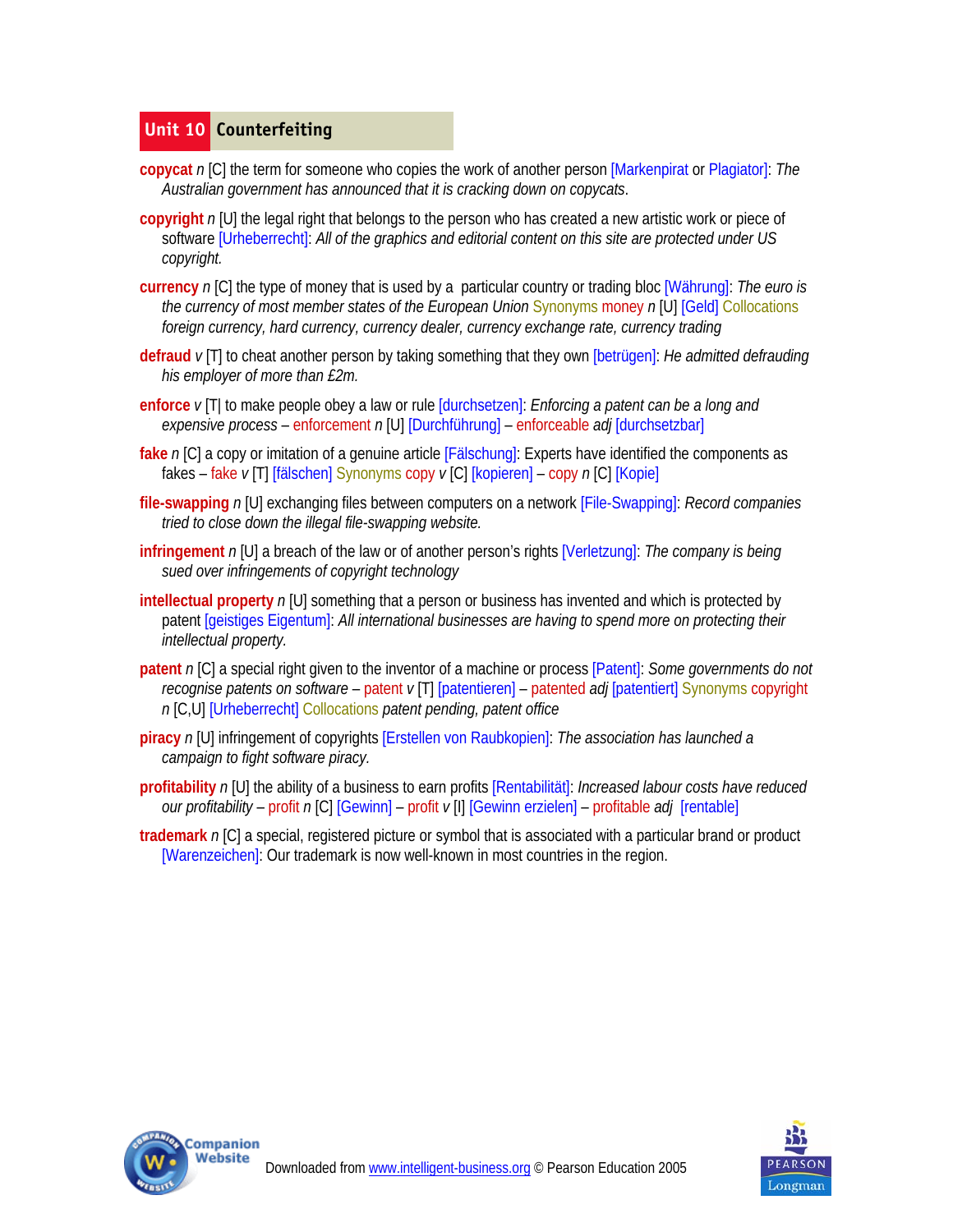## **Unit 11 Markets**

- **bid** *n* [C] an offer to buy something at a stated price [Angebot]: *All bids must be submitted in writing* bid *v*  [I,T] – bidder *n* [C] [Bieter] – bidding *n* [U] [Gebot] Synonyms offer *n* [C] [Angebot] Collocations *make/accept/reject a bid, takeover bid*
- **business to business** *abbreviation* **B2B** *adj* [Business-to-Business (B2B)] refers to any business or correspondence between two companies: *The B2B sector will be the biggest growth area in internet traffic.*
- **dealer** *n* [C] a person who specialises in trading a particular type of goods [Händler]: *The company only uses authorised dealers who are fully trained* – deal *n* [C] [Handel] – deal *v* [I,T] [handeln] Collocations *foreign exchange dealer, broker-dealer, dealership, make/reach/conclude a deal, raw deal*
- **demand** *n* [C,U] the quantity required to supply orders [Nachfrage]: *Total petroleum demand has increased by one per cent* Collocations *supply and demand*
- **e-business** *n* [U] [eBusiness] business to business relationships conducted using internet technology: *IBM is one of the leading suppliers of e-business solutions*.
- **e-commerce** *n* [U] [eCommerce] selling activities that are conducted using internet technology: *Some consumers still lack confidence in e-commerce*.
- **glitch** *n* [C] a minor fault with a computer program or machine [Störimpuls]: *A glitch in the computer system has led to the cancellation of several flights* Synonyms malfunction *n* [C] [Störung] bug *n* [C] [Bug]
- **gross** *v* [T] to calculate revenue before tax and other charges have been deducted [brutto berechnen/einnehmen]: *The film grossed \$8.5m in the first two weeks* – gross *adj* [brutto] Collocations *gross profit, gross margins, gross national product, gross domestic product (GDP)*
- **inventory** *n* [C] a list of the stocks held by a business [Inventar]: *New software has made it possible to control inventory more accurately* Synonyms stock *n* [C]
- **market research** n [U] the work of finding out what kind of goods consumers want [Marktforschung]: *Conducting online surveys is a new and promising approach to market research.*
- **mass market** *n* [U] the market for standardised consumer products [Massenmarkt]: *Licensing is one way for small businesses to enter the mass market* – mass-market *adj* [Massen-]
- **merchandising** *n* [U] toys, clothes and other products based on a popular film, TV show, etc and sold to make additional profits [Merchandising]: *Star Wars merchandising made far more profit than the films.*
- **price setting** *n* [U] fixing the prices at which goods and services will be sold [Preisfestlegung]: *In price setting you try to estimate how much customers will be prepared to pay for an item*
- **real estate** *n* [U] property in the form of land or houses [Immobilien]: *Investing in real estate is not as risk free as some people think* Synonyms property n [U] *BrE* [Vermögenswerte] realty *n* [U] *AmE*  [Grundbesitz] Collocations *estate agent BrE*

**tender** *n* [C] a written offer by a supplier to provide goods or services at a certain price [Angebot]: *Your tender has been accepted at the agreed price* – tender *v* [I,T] [anbieten]



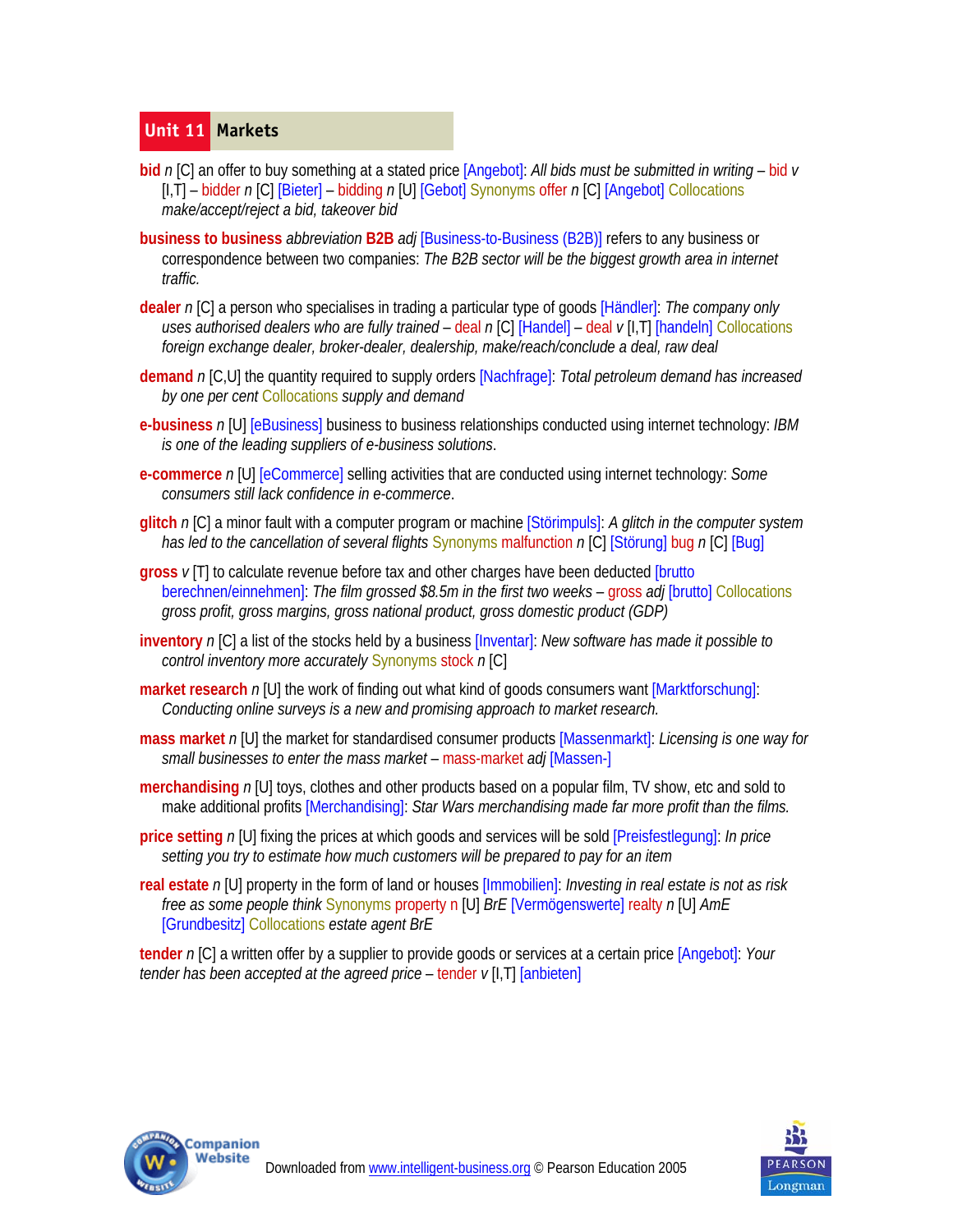# **Unit 12 Lobbies**

- **aid** *n* [U] assistance given to a country or organisation in difficulty [Hilfe]: *The World Bank is repeating its call for rich countries to increase the amount of aid given to the poorest nations* – aid *v* [T] [helfen]
- **boycott** *n* [C] a protest where people refuse to buy or use a product or service [Boykott]: *The consumer group is calling for the boycott of all tobacco products* – boycott *v* [T] [boykottieren]
- **charity** *n* [C] a non profit-making organisation that collects goods and money in order to provide assistance [wohltätige Organisation]: *The charity managed to raise £3m for homeless people in the UK.*
- **debt relief** *n* [U] the cancellation or reduction of a debt [Schuldenerlass]: *The government is firmly committed to a programme of debt relief.*
- **demonstration** *n* [C] a march to publicly protest about something [Demonstration]: *The demonstration will take place at G7 summit on 10 June.*
- **fair trade** *n* [U] a movement which promotes fairer trading conditions for developing countries [Fair Trade]: *Fair trade gives consumers an opportunity to help change the world*.
- **grant** *n* [C] a sum of money given to a person or organisation to help them to pay for something [staatlicher Zuschuss]: *The Central Development Fund has awarded a grant of \$7.5m* – grant *v* [T] [(Zuschuss) gewähren]
- **income** *n* [C,U] money received by a person, family or organization [Einkommen]*: In some parts of the country incomes have fallen by as much as 25 per cent* Synonyms revenue n [C] [Einnahmen] Collocations *income tax, gross income, net income*
- **litigation** *n* [U] legal action against an individual or organization [Rechtsstreit]: *Litigation has increased significantly over the years* – litigate *v* [U] [klagen] – litigator *n* [C] [Partei (eines Rechtsstreits)]
- **lobby**  $v[T]$  to try to persuade a government or organisation to change a policy or situation [Lobbyarbeit] betreiben]: *Big companies are lobbying the president to open up marine reserves for oil drilling* – lobby *n*  [Lobby] [U] lobbyist *n* [U] [Lobbyist]
- **petition** *n* [C] a document signed by many people asking someone in authority to change something [Petition]: *So far, five thousand people have signed the petition* – petition [+ against/for] *v* [I,T] [Petition einbringen (gegen/für)]
- **pressure group** *n* [C] a group that tries to influence the opinions of other people [Interessengruppe]: *The pressure group is coordinating the protests*.
- **protectionism** *n* [U] protecting a country's trade by taxing foreign goods [Protektionismus]: *Protectionism usually increases the prices of basic goods to the consumer.*
- **quota** *n* [C] an official limit on the amount of something [Quote]: *Quotas have been imposed on 25 categories of imported clothing.*
- **subsidy** *n* [C] money given by a government to certain producers to help them to produce without losing money [Subvention]: *World Bank economists are urging rich countries to cut subsidies to certain industries* – subsidise *v* [T] [subventionieren]
- **taxpayer** *n* [C] any person or organisation that is liable to pay tax [Steuerzahler]: *Taxpayers will pay more to subsidise the development of alternative energy sources*.



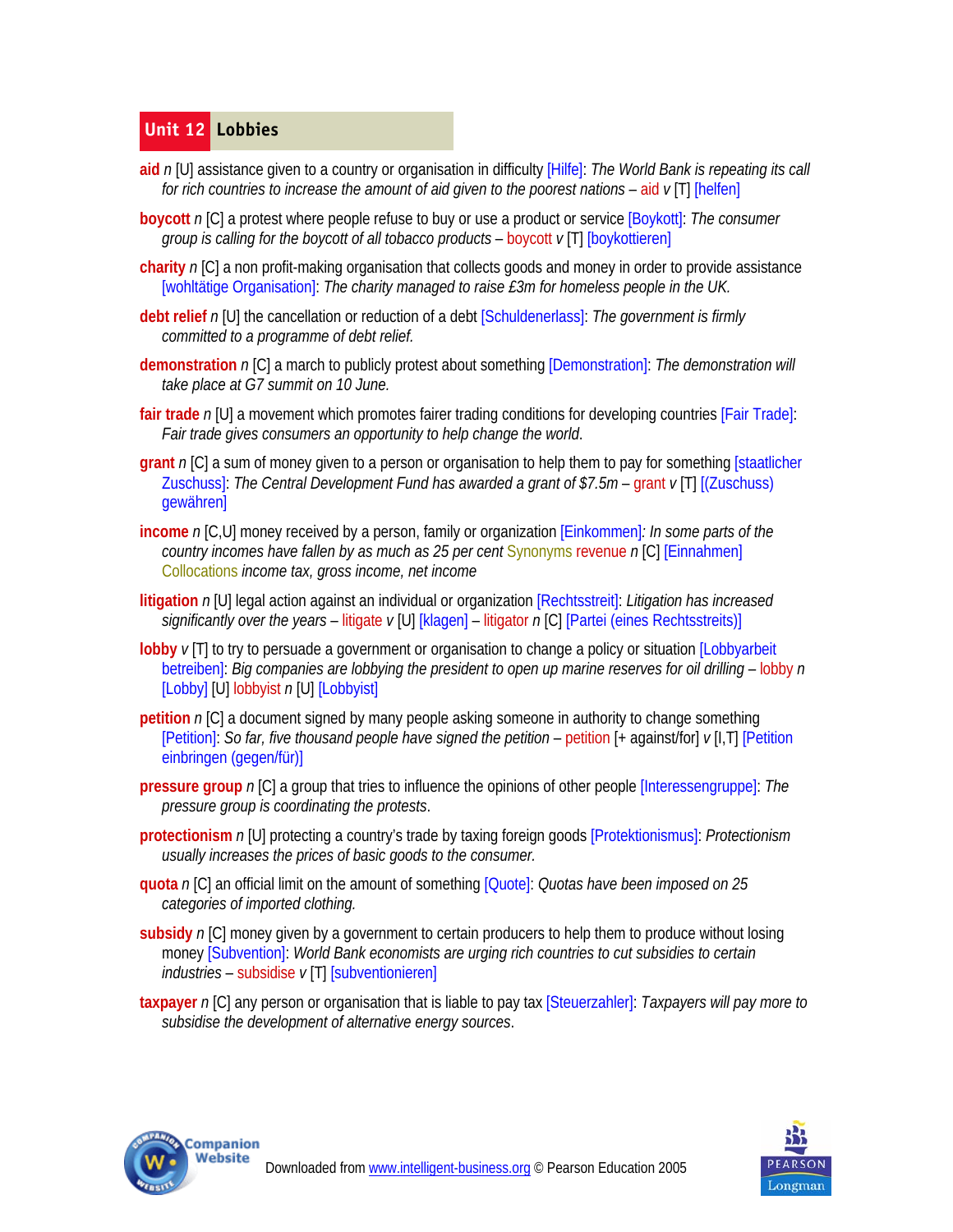# **Unit 13 Communication**

- **correspondence** *n* [U] writing, receiving and answering letters [Korrespondenz]: *I'm catching up on my correspondence* – correspond *v* [I] [korrespondieren or in Briefwechsel stehen]
- **information technology** [Informationstechnologie] *abbreviation* IT *n* [C] [IT] the technology of processing, storing or transmitting data by electronic means: *Information technology has revolutionised all aspects of management*.
- **mobile** *n* [C] a wireless telephone [Handy]: *The introduction of colour screens and digital imaging have made mobiles even more essential* Synonyms cell phone *n* [C] *AmE* [Mobiltelefon]
- **overload** *n* [C] an excessive quantity of something [Überlastung]: *You may be overwhelmed by the overload of information that is available on the net* – overload *v* [I] [überlasten]
- **prioritise** *v* [T] to put things in the order of importance so that you can deal with the most important things first [Priorität zuweisen]: *Prioritising your work will help you to avoid backlogs*.
- **process** *v* [T] to deal with information or documents [verarbeiten]: *All the data is processed on the server*  process *n* [C] [Prozess]
- **product recall** *n* [C] a situation where a defective product is withdrawn from the market and returned to the manufacturer [Rückrufaktion]: *Product recalls of children's toys are now very rare.*
- **text messaging** *n* [U] a system which allows short text messages to be communicated by telephone [Textnachrichten]: *Text messaging is far more popular than voice calls* Synonyms SMS (Short Message Service) *n* [C] [SMS]
- **white-collar** *adj* employees who work in offices [Bürokräfte]*: White-collar jobs are moving abroad*.



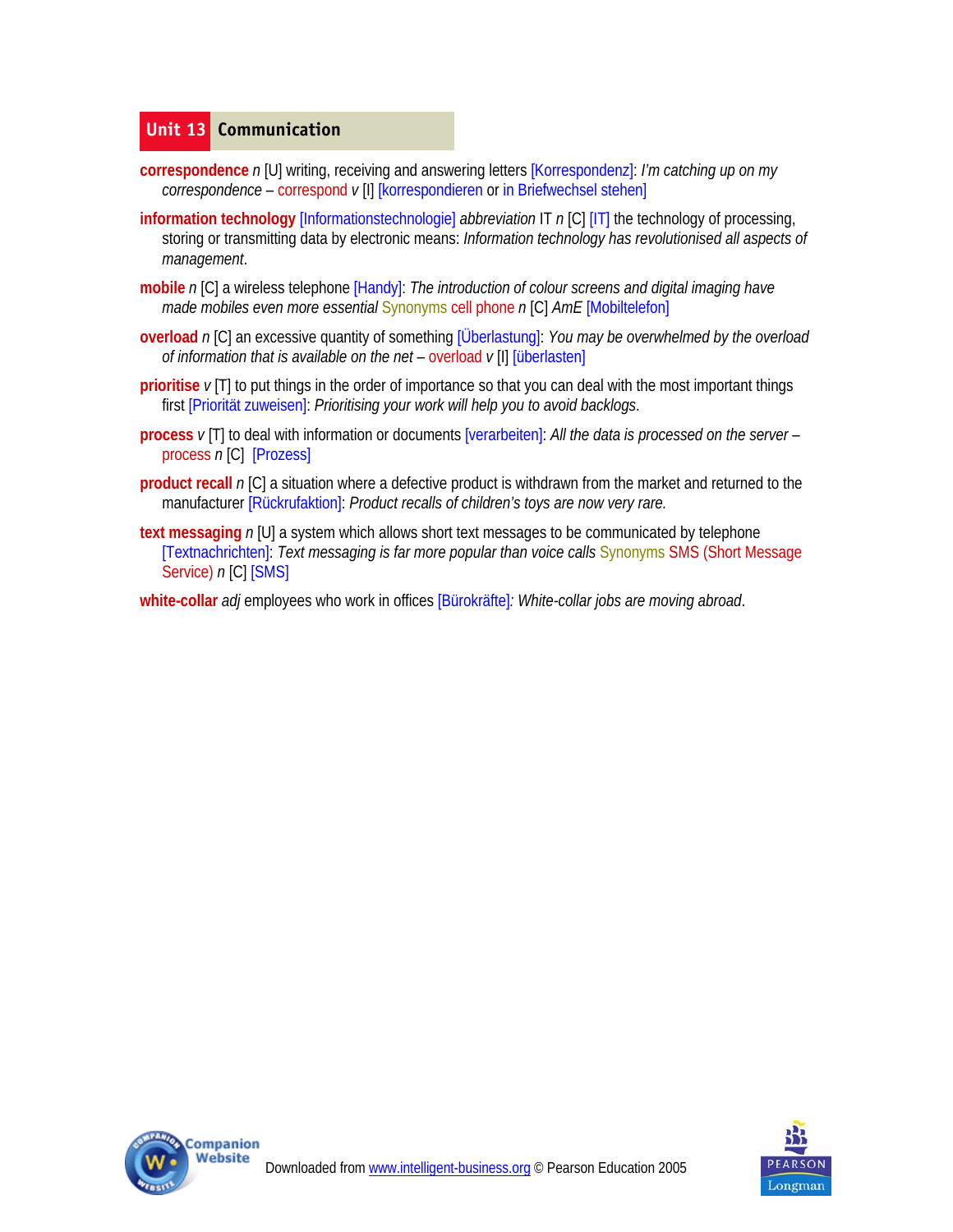# **Unit 14 Logistics**

- **distribution** *n* [U] the arrangements and activities required in order to get goods from the manufacturer to the consumer [Vertrieb]: *Distribution is organised via a product list.*
- **finished goods** *n* [plural] goods or products that are ready to be sold on to consumers [Fertigwaren]: *We keep close track of the stock levels of our finished goods.*
- **freight** *n* [U] the transportation of goods by air, sea, rail or road [Fracht]: *All freight is paid by the customer* freight *v* [T] [als Fracht senden] Collocations *air-freight, freight car (AmE), freight train, freight forward*
- **grey marketing** *n* [U] [Grey Marketing] selling products without the authorisation of the trademark owner: *Any authorised dealers who resort to grey marketing will be immediately suspended.*
- **haulage** *n* [U] the business of transporting goods by road or railway [Spedition]: *We are a haulage and warehousing company based in Poland* Collocations *road-haulage*
- **loading bay** n [C] the area in a factory or warehouse where goods are loaded for transport [Beladerampe]: *When a truck arrives at the loading bay an employee registers the delivery.*
- **pilot** *v* [T] to test a new idea or product [als Pilotprojekt durchführen]: *We are piloting new ways to improve our supply chain management* Synonyms test *v* [T] [testen] trial *v* [T] [erproben]
- **raw materials** *n* [plural] materials such as minerals and hydrocarbons which are used in a production process [Rohstoffe]: *Securing long term supplies of raw materials is critical*.
- **ship** *v* [T] to move goods from one place to another [versenden]: *This order is being shipped to Puerto Rico* – shipment *n* [U] [Sendung] – shipping *n* [U] [Versand] - ship *n* [C] [Schiff] Synonyms deliver *v* [T] [liefern]
- **supply chain** *n* [C] the interactions between the suppliers, manufacturers and distributors when making and selling a product [Lieferkette]: *Information technology has changed the dynamics of the supply chain* Collocations *supply chain management*